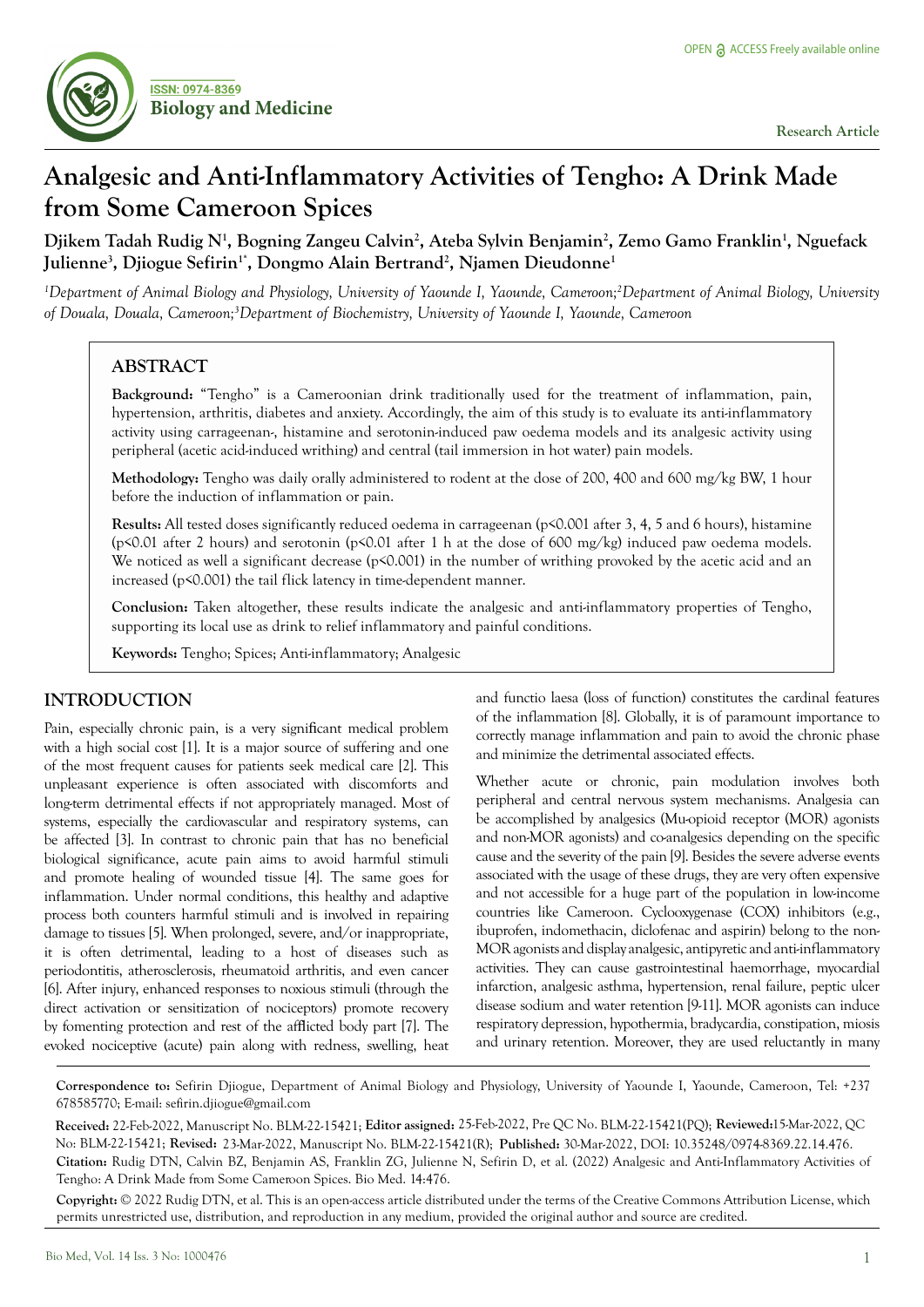countries due to the perceived risk of addiction, especially when injected i.v. [9]. In developing countries, 80% of the population still resorts to traditional medicine for their primary health care. This is mainly due to the accessibility of traditional medicines, the high cost, increase in drug resistance and the undesirable side effects of synthetic drugs. In this context several plant extracts and preparations claimed to possess analgesic and anti-inflammatory properties are widely used.

Tengho is a Cameroonian drink mainly made from *Zingiber officinale*, *Allium sativum*, *Cymbopogon citratus*, *Ocimum basilicum*, *Petroselinum crispum* and *Bee propolis*. It is traditionally used against inflammation, pain, hypertension, diabetes, cancer and Alzheimer disease. A large and growing body of literature indicates the traditional uses and scientific evidences of some of these plants, including *Zingiber officinale*, *Allium sativum*, *Cymbopogon citratus*, *Ocimum basilicum* and *Bee propolis*, against in various types/models of pain and inflammation. However, investigation has not been reported till now with Tengho. Accordingly, the present study was designed to evaluate the analgesic and antiinflammatory properties of Tengho and therefore provide a substantial scientific background to its traditional use.

# **MATERIALS AND METHODS**

### **Plant collection and preparation of the extract**

The ingredients used for the preparation of Tengho were collected in July 2018, at Dschang in West Region of Cameroon. The preparation process as well as the parts and amount of each plant are being protected. The mixture of these ingredients was macerated in 4:6  $(v/v)$ ethanol/water. The filtrate was therefore lyophilized to obtain the crude extract. The therapeutic dose of 400 mg/kg was extrapolated from the traditional dose used in humans and surrounded by the doses of 200 and 600 mg/kg.

#### **Experimental animals**

Adult Wistar rats (7-8 weeks old, 115-150 grams) were used for the anti-inflammatory tests and the tail withdrawal test while, adult swiss albino mice (8-9 weeks old; 20-25 grams) were used in the acetic acidinduced writhing test. Healthy animals were bred in the animal house of the Department of Biology of Animal Organisms, University of Douala, and segregated according to gender. They were maintained under normal laboratory condition of temperature  $(25 \pm 2^{\circ}C)$  with a natural ~12 hours light/dark cycle. Animal had free access to diet and tap water ad libitum. Prior each experiment, animals were fasted overnight (10-12 hours).

#### **Chemicals**

Acetic acid, histamine and serotonin were obtained from Carl Roth GmbH (Karlsruhe, Germany). Carrageenan was purchased from SIGMA-Aldrich (Germany), Diclofenac (Voltaren® 50) was obtained from Novartis PHARMA SAS (France), Tramadol (TrabarTM-50) was purchased from Merckle GmbH (Blaubeuren-Weiler, Germany), Promethazine (Phénergan®) was manufactured by Sophartex Laboratory (Vernouillet, France), Cyproheptadin (NURABOL®) was manufactured by PHARMA 5 (Bouskoura, Morocco).

#### **Antinociceptive activity tests**

**Acetic acid-induced writhing test:** The antinociceptive effect tengho was investigated using the method described by Koster et al. [12]. Mice were randomly assigned to 5 different groups (n=6) and treated. The first group or control received distilled water (10 mL/kg), the second received aspirin (200 mg/kg, p.o.) and the three-remaining received tengho at the doses of 200, 400 and 600 mg/kg BW, p.o. groups.

One hour after, animals received acetic acid (1% w/v, 10 mL/kg, i.p.) to induce the writhing movements (pain). Each animal was then immediately placed in a separate plastic observation chamber and the writhes (arching of the back, body stretching, and extension of the forelimbs) was counted for 30 min after acetic acid challenge. The percentage of analgesic activity was expressed as percentage reduction of the number of nociceptive movements in treated animals with respect to the control according to the following formula [13].

**Tail withdrawal test:** The test procedure was previously used by Aydin et al. [14]. Rats randomly distributed in five groups of 6 animals each and orally treated with vehicle (distilled water 10 mL/kg), tramadol (20 mg/kg) and tengho (200, 400 and 600 mg/kg), respectively. Prior treatment (initial reaction time) and 30, 45, 60, 120 and 180 min after, each rat was gently restrained in a cloth and the lower 3 cm of the tail immersed into a thermostatically-controlled warm water bath  $(55 \pm 0.5$ °C). The reaction time or tail flick latency (in seconds) was recorded using a stopwatch. To avoid tissue damage, a cut-off time of 15 hours was set for withdrawal. Difference in tail flick latencies between treated and control groups were used to determine the anti-nociceptive effects of extract and standard drug.

#### **Anti-inflammatory activities**

**Carrageenan-induced rat paw oedema:** The method used was previously described by Winter et al. [15]. Adult Wistar rats were subdivided into 5 groups of 5 animals each and orally treated one hour before a subcutaneous injection of 0.1 mL of carrageenan 1% (w/v in saline) into the plantar surface. The first group served as control and received distilled water (10 mL/kg, p.o), the second group received the reference drug Diclofenac (5 mg/kg i.p.); the three remained groups received tengho at the doses of 200, 400 and 600 mg/kg (p.o), respectively. The paw oedema (volume) was measured before and 0.5, 1, 2, 3, 4, 5 and 6 hours after injection of carrageenan using a traditional water displacement Ugo Basile 7510 plethysmometer. The anti-inflammatory activity was expressed as the percentage of reduction in oedema and calculated.

**Histamine and serotonin-induced rat paw oedema:** In these experiments, animals were handled in the same manner as described above in the carrageenan-induced rat paw oedema. The main differences were the phlogistic agents (0.1 mL of histamine or serotonin at 1% (w/v in saline)), the time-period for the oedema measurement (before and 0.5, 1, 2 hours after the injection of the phlogistic agent) and the reference drugs used (1 mg/kg promethazine p.o and 2 mg/kg cyproheptadine p.o, respectively).

#### **Statistical analysis**

All data were expressed as the mean ± standard error of the mean (S.E.M). The GraphPad Prism® program version 5.03 (Graph Pad Software, San Diego, CA, USA) allowed the analysis of data using Analysis of Variance (ANOVA) one-way followed by the Dunnett test. Values of p<0.05 were considered statistically significant.

# **RESULTS**

## **Analgesic effect of tengho on acetic acid-induced writhing**

The administration of tengho significantly  $(p<0.05)$  reduced writes in dose-dependent manner (Table 1). Percentages of inhibition at the tested doses of 200, 400 and 600 mg/kg were 33.83, 57.94 and 63.55%, respectively. The doses of 400 and 600 mg/kg were more active than 200 mg/kg aspirin used as the standard drug (48.41% inhibition).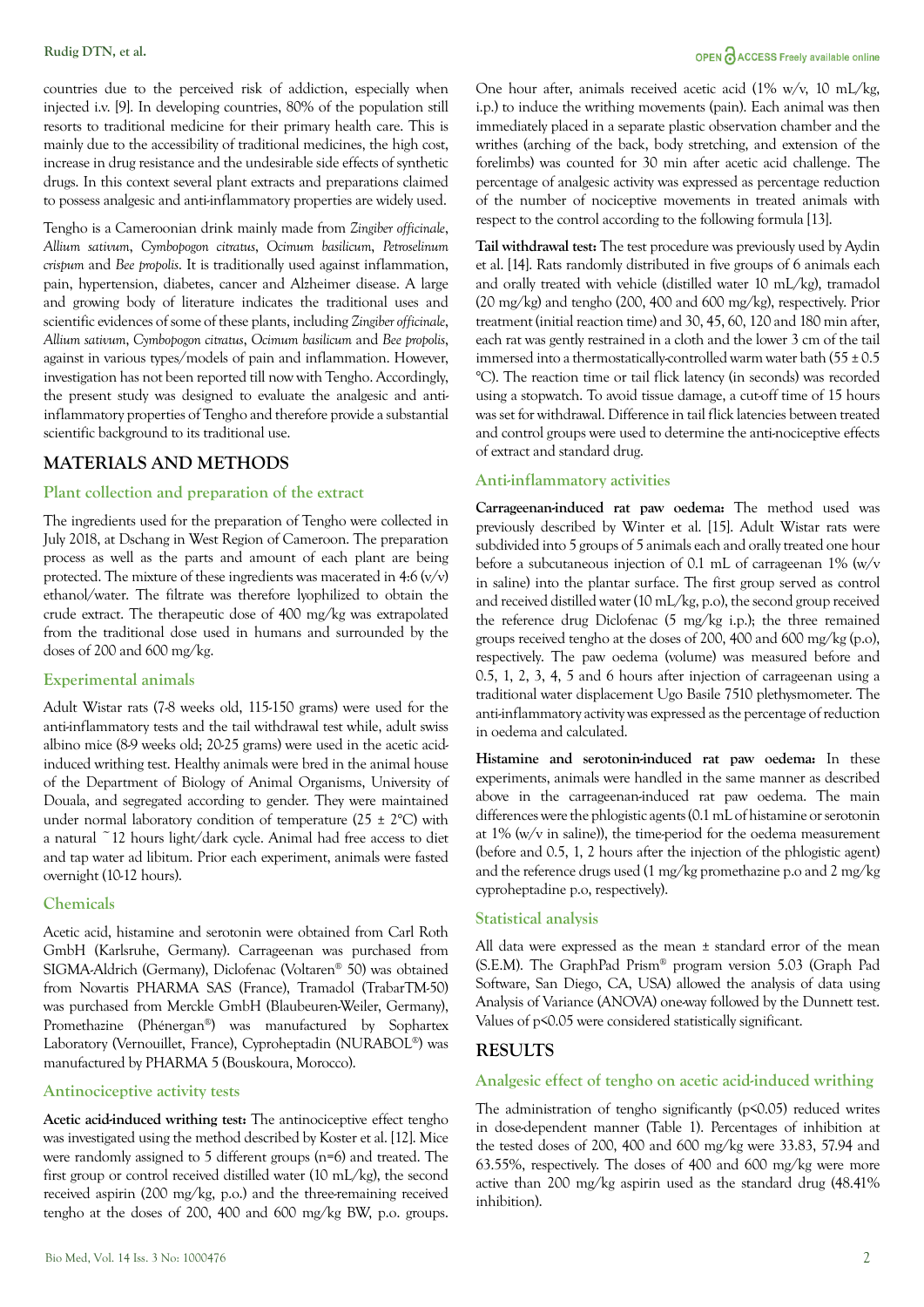## Analgesic effect of tengho on the tail withdrawal test

Compared to the control group, tengho significantly  $(p<0.05)$ prolonged tail withdrawal reflex time (Table 2) from 45 min (200 and 400 mg/kg) and 30 min (600 mg/kg) after treatment. At the doses of  $400$  and  $600$  mg/kg, the percentages of inhibition are globally higher than that exhibited by 20 mg/kg tramadol.

## Effect of tengho on carrageenan-induced paw oedema

The results in Table 3 shows that tengho significantly reduced carrageenan-induced paw oedema volume from 0.5 hours for 400 and 600 mg/kg, and 1 hour for 200 mg/kg. At 5-6 h the activity was close to that of diclofenac  $(5 \text{ mg/kg})$ .

#### Table 1: Effect of Tenghõ on acetic acid-induced writhing.

## Anti-inflammatory effect of tengho on histamine-induced paw oedema

By contrast to promethazine (1 mg/kg) that significantly decreased the paw oedema volume at 0.5 hours (58.68% inhibition), 1 hour (56.63%) and 2 hours (58.44%), a significant anti-oedema effect of Tengho at all tested doses was only observed at 2 hours (41.09%-47.48%) (Table 4).

## Anti-inflammatory effect of tengho on serotonin-induced paw oedema in rats

Table 5 shows that tengho decreased the volume of serotonin-induced paw oedema compared to the control group. Significant reductions of 44.04 and 39.53% were observed with the highest tested dose of 600 mg/kg 1 hour and 2 hours after treatment, respectively.

|                 | Dose                              | Number of writhes    | % of protection          |
|-----------------|-----------------------------------|----------------------|--------------------------|
| Control (water) | $10 \text{ mL/kg}$                | $106.8 \pm 8.61$     | $\overline{\phantom{a}}$ |
| Aspirine        | $200 \frac{\text{mg}}{\text{kg}}$ | $55.20 \pm 3.73$ *** | 48.41%                   |
| Tenghõ          | $200 \frac{\text{mg}}{\text{kg}}$ | $70.80 \pm 6.43$ *   | 33.83%                   |
| Tenghõ          | $400 \frac{\text{mg}}{\text{kg}}$ | $45.00 \pm 9.26$ *** | 57.94%                   |
| Tenghõ          | $600 \text{ mg/kg}$               | $39.00 \pm 4.71$ *** | 63.55%                   |

Note: Values are the mean ± SEM from 5 animals in each group. Significance against control group: \*p<0.05, \*\*\*p<0.001.

Table 2: Effect of Tenghõ on pain induced by tail immersion in warm water.

|                 |                                   | Tail withdrawal latency (seconds) at various time intervals (before and after treatment) |                     |                     |                     |                   |                   |  |
|-----------------|-----------------------------------|------------------------------------------------------------------------------------------|---------------------|---------------------|---------------------|-------------------|-------------------|--|
| Dose            |                                   | Before treatment                                                                         | $30 \text{ min}$    | $45 \text{ min}$    | $60 \text{ min}$    | $120 \text{ min}$ | $180 \text{ min}$ |  |
| Control (water) | $10 \text{ mL/kg}$                | $1.62 \pm 0.12$                                                                          | $1.50 \pm 0.18$     | $2.25 \pm 0.1$      | $2.33 \pm 0.21$     | $1.66 \pm 0.10$   | $1.50 \pm 0.18$   |  |
| Tramadol        | $20 \frac{\text{mg}}{\text{kg}}$  | $2.29 \pm 0.1$ *                                                                         | $4.33 \pm 0.51$ *** | $4.83 \pm 0.42$ *** | $4.50 \pm 0.34$ *** | $2.58 \pm 0.39$ * | $2.58 \pm 0.39$   |  |
|                 |                                   |                                                                                          | $(47.11\%)$         | $(52.58\%)$         | $(49.07\%)$         | $(11.29\%)$       | $(11.29\%)$       |  |
| Tenghõ          | $200 \frac{\text{mg}}{\text{kg}}$ | $2.20 \pm 0.26$ *                                                                        | $2.91 \pm 0.32$ *   | $4.96 \pm 0.30$ *** | $3.91 \pm 0.45$ **  | $2.20 \pm 0.10$   | $2.33 \pm 0.24$   |  |
|                 |                                   |                                                                                          | $(24.3\%)$          | $(55.54\%)$         | $(43.62\% )$        | 0%                | $(5.35\%)$        |  |
| Tenghõ          | $400 \frac{\text{mg}}{\text{kg}}$ | $1.58 \pm 0.08$                                                                          | $2.41 \pm 0.20$     | $3.91 \pm 0.08$ *** | $4.16 \pm 0.16$ *** | $2.00 \pm 0.00$   | $1.83 \pm 0.10$   |  |
|                 |                                   |                                                                                          | $(34.48\%)$         | (59.57%)            | $(62\%)$            | $-20.83\%$        | $(13.63\%)$       |  |
| Tenghõ          | $600 \frac{\text{mg}}{\text{kg}}$ | $1.62 \pm 0.05$                                                                          | $3.33 \pm 0.16$ **  | $4.58 \pm 0.30$ *** | $3.5 \pm 0.18$ *    | $2.41 \pm 0.23$ * | $1.83 \pm 0.42$   |  |
|                 |                                   |                                                                                          | $(51.25\%)$         | $(64.54\%)$         | (53.57%)            | $(37.5\%)$        | $(11.36\%)$       |  |

Note: Values are the mean ± SEM (n=6). The values in brackets represent the percentage of protection or inhibition following treatment. Significance against the control group: \*p<0.05, \*\*p<0.01, \*\*\*p<0.001.

Table 3: Anti-inflammatory effect of Tenghõ on carrageenan-induced paw oedema in Wistar rats.

|                 |                    | Paw oedema volume (mL) at various periods of time |                                           |                         |                  |                  |                  |                                                                                     |
|-----------------|--------------------|---------------------------------------------------|-------------------------------------------|-------------------------|------------------|------------------|------------------|-------------------------------------------------------------------------------------|
|                 | Dose               | $0.5$ hours                                       | 1 hour                                    | 2 hours                 | 3 hours          | 4 hours          | 5 hours          | 6 hours                                                                             |
| Control (water) | $10 \text{ mL/kg}$ | $0.20 \pm 0.01$                                   | $0.27 \pm 0.01$                           | $0.39 \pm 0.018$        | $0.43 \pm 0.028$ | $0.47 \pm 0.004$ | $0.45 \pm 0.014$ | $0.41 \pm 0.017$                                                                    |
| Diclofenac      | 5 mg/ $kg$         |                                                   | $0.12 \pm 0.004$ *** $0.10 \pm 0.005$ *** | $0.06 \pm 0.009$<br>*** |                  |                  |                  | $0.16 \pm 0.008$ *** $0.17 \pm 0.007$ *** $0.23 \pm 0.014$ *** $0.19 \pm 0.022$ *** |
|                 |                    | -40.20%                                           | $-61.30\%$                                | $-85.40\%$              | $-64.10\%$       | $-64.90\%$       | -48.90%          | $-54.30\%$                                                                          |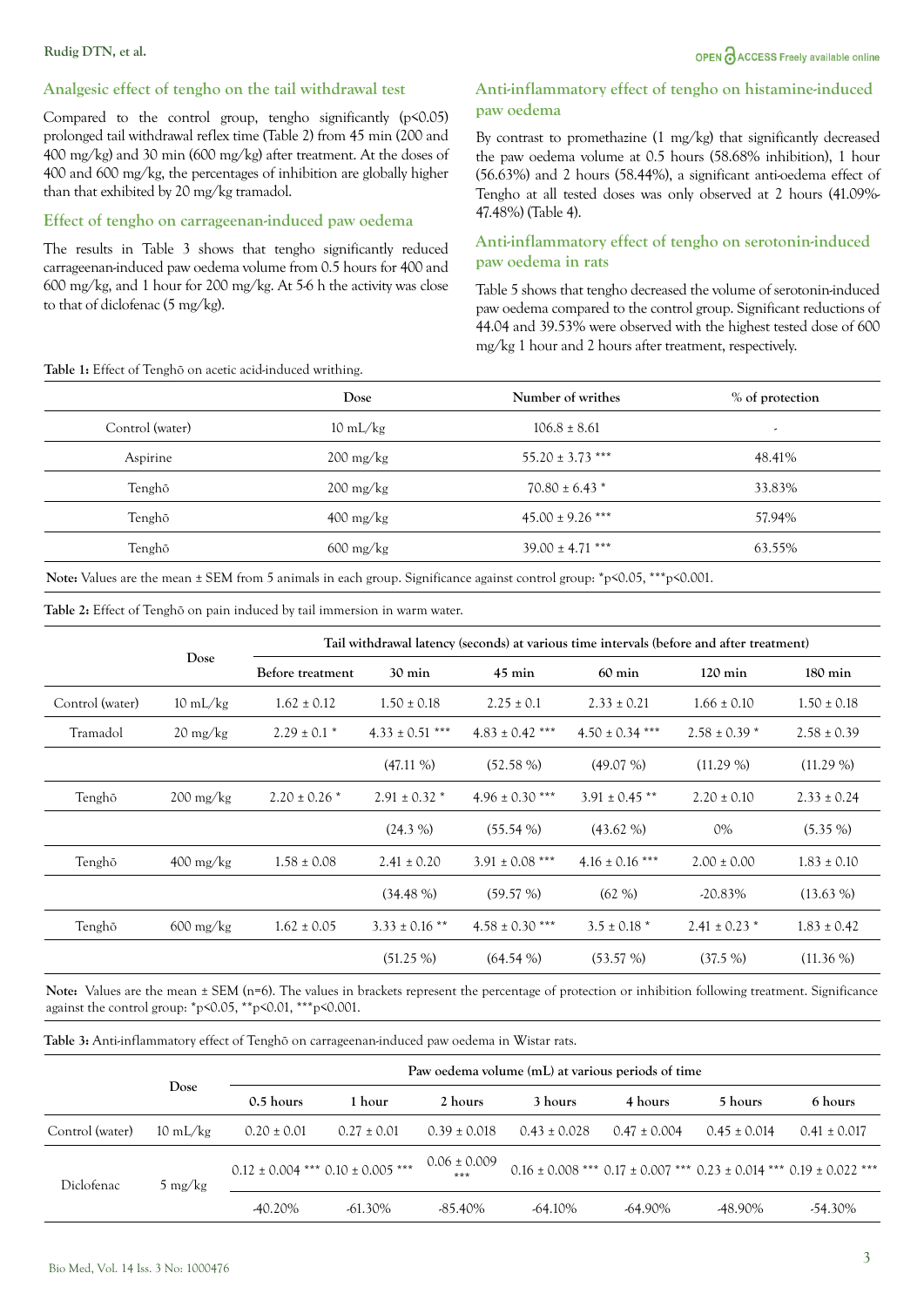# OPEN CACCESS Freely available online

| Tenghõ<br>$200 \frac{\text{mg}}{\text{kg}}$ | $0.16 \pm 0.01$    | $0.18 \pm 0.018$ *** |                         | $0.32 \pm 0.02$ ** $0.17 \pm 0.007$ *** $0.31 \pm 0.031$ *** |            | $0.24 \pm 0.009$<br>*** | $0.1 \pm 0.004$ ***  |                                                                                     |
|---------------------------------------------|--------------------|----------------------|-------------------------|--------------------------------------------------------------|------------|-------------------------|----------------------|-------------------------------------------------------------------------------------|
| Tenghõ<br>$400 \text{ mg/kg}$               | $-20.50\%$         | $-34.40\%$           | $-17.60\%$              | $-20.80\%$                                                   | $-33.30\%$ | -45.90%                 | $-52.30\%$           |                                                                                     |
|                                             | $0.14 \pm 0.008$ * | $0.2 \pm 0.012$ *    |                         | $0.32 \pm 0.016$ * $0.23 \pm 0.014$ *** $0.32 \pm 0.02$ ***  |            | $0.26 \pm 0.005$<br>*** | $0.22 \pm 0.016$ *** |                                                                                     |
| Tenghõ<br>$600 \text{ mg/kg}$               | $-32\%$            | $-25%$               | $-16.70\%$              | $-22.40\%$                                                   | $-31.90\%$ | -43.30%                 | -46.90%              |                                                                                     |
|                                             |                    | $0.13 \pm 0.005$ **  | $0.26 \pm 0.006$<br>*** | $0.26 \pm 0.006$<br>$***$                                    |            |                         |                      | $0.19 \pm 0.022$ *** $0.28 \pm 0.016$ *** $0.23 \pm 0.013$ *** $0.22 \pm 0.019$ *** |
|                                             |                    | $-34.40\%$           | $-38.10\%$              | $-33.90\%$                                                   | $-25.90\%$ | $-40.40\%$              | -48.90%              | -45.70%                                                                             |

Note: Values are the mean ± SEM (n=6). The values in brackets represent the percentage of protection or inhibition following treatment. Significance against the control group: \*p<0.05, \*\*: p<0.01, \*\*\*p<0,001.

Table 4: Anti-inflammatory effect of Tenghõ on histamine-induced paw oedema.

|                 |                                   | Paw oedema volume (mL) at various periods of time |                     |                     |  |  |  |
|-----------------|-----------------------------------|---------------------------------------------------|---------------------|---------------------|--|--|--|
|                 | Dose                              | $0.5$ hours                                       | 1 hour              | 2 hours             |  |  |  |
| Control (water) | $10 \text{ mL/kg}$                | $0.426 \pm 0.06$                                  | $0.392 \pm 0.08$    | $0.438 \pm 0.07$    |  |  |  |
|                 |                                   | $0.176 \pm 0.02$ ***                              | $0.170 \pm 0.02$ ** | $0.182 \pm 0.01***$ |  |  |  |
| Promethazine    | $1 \text{ mg/kg}$                 | -58.68%                                           | $-56.63\%$          | $-58.44\%$          |  |  |  |
|                 |                                   | $0.316 \pm 0.04$                                  | $1.302 \pm 0.03$    | $0.258 \pm 0.02**$  |  |  |  |
| Tenghõ          | $200 \frac{\text{mg}}{\text{kg}}$ | $-25.82\%$                                        | #######             | -41.09%             |  |  |  |
|                 |                                   | $0.328 \pm 0.01$                                  | $0.314 \pm 0.01$    | $0.258 \pm 0.01$ ** |  |  |  |
| Tenghõ          | $400 \text{ mg/kg}$               | $-23.00\%$                                        | $-19.89\%$          | -41.09%             |  |  |  |
|                 |                                   | $0.300 \pm 0.04$                                  | $0.254 \pm 0.01$    | $0.230 \pm 0.02***$ |  |  |  |
| Tenghõ          | $600 \frac{\text{mg}}{\text{kg}}$ | $-29.57\%$                                        | $-35.20\%$          | -47.48%             |  |  |  |

Note: Values are the mean ± SEM (n=5). The values in brackets represent the percentage of protection or inhibition Significance against the control group: \*p<0.05, \*\*p<0.01, \*\*\*p<0.001.

Table 5: Anti-inflammatory effect of Tenghõ on serotonin-induced paw oedema.

|                 |                                   | Paw oedema volume (mL) at various periods of time |                              |                            |  |  |  |
|-----------------|-----------------------------------|---------------------------------------------------|------------------------------|----------------------------|--|--|--|
|                 | Dose                              | 0.5 hours                                         | 1 hour                       | 2 hours                    |  |  |  |
| Control (water) | $10 \text{ mL/kg}$                | $0.380 \pm 0.05$                                  | $0.504 \pm 0.05$             | $0.344 \pm 0.03$           |  |  |  |
|                 |                                   | $0.312 \pm 0.03$                                  |                              | $0.126 \pm 63.37$ ***      |  |  |  |
| Cyproheptadin   | $2 \text{ mg/kg}$                 | $-16.84\%$                                        | $0.348 \pm 0.05$ * (37.30 %) | -63.37%                    |  |  |  |
|                 |                                   | $0.366 \pm 0.02$                                  | $0.380 \pm 0.01$             | $0.272 \pm 0.01$ (20.93 %) |  |  |  |
| Tenghõ          | $200 \frac{\text{mg}}{\text{kg}}$ | $-3.68\%$                                         | $-24.60\%$                   |                            |  |  |  |
|                 |                                   |                                                   |                              | $0.326 \pm 0.04$           |  |  |  |
| Tenghõ          | $400 \text{ mg/kg}$               | $0.360 \pm 0.02$ (5.26 %)                         | $0.370 \pm 0.05$ (26.58 %)   | $-5.23\%$                  |  |  |  |
|                 |                                   | $0.358 \pm 0.05$                                  | $0.282 \pm 0.05$ **          | $0.208 \pm 0.04$ *         |  |  |  |
| Tenghõ          | $600 \text{ mg/kg}$               | $-5.78\%$                                         | -44.04%                      | $-39.53\%$                 |  |  |  |

Note: Values are the mean ± SEM (n=5). The values in brackets represent the percentage of protection or inhibition Significance against the control group: \*p<0.05, \*\*p<0.01, \*\*\*p<0.001.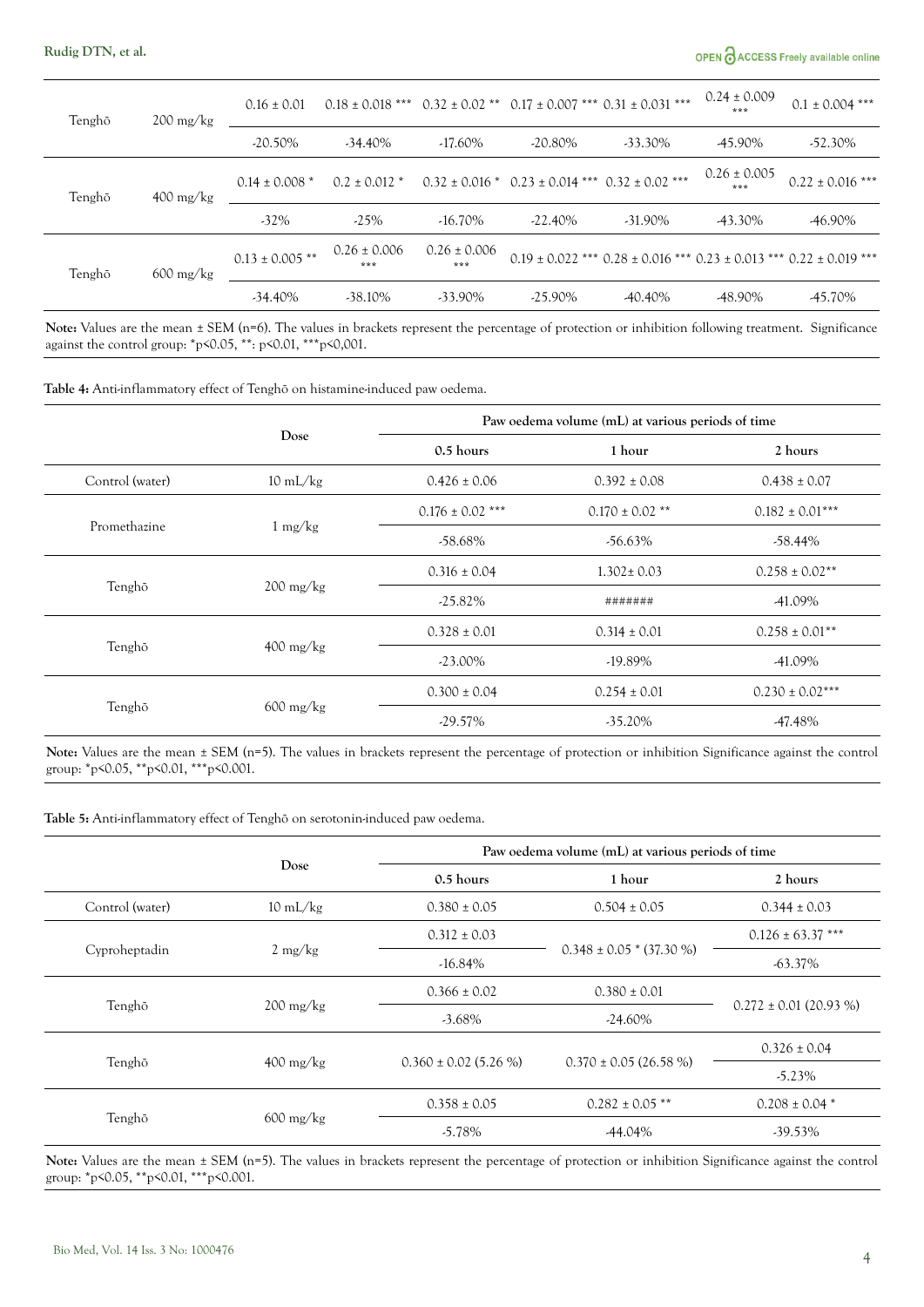## **DISCUSSION**

The present study aimed at evaluating the analgesic and antiinflammatory activities of tengho, a Cameroonian traditional drink made by a mixture of some traditionally used and scientifically evidenced plants against pain and inflammation. For this purpose, standard animal models of pain and inflammation were applied. Whether acute or chronic, pain modulation involves both peripheral and central nervous system mechanisms. Accordingly, new pain relief strategies involving multiple combinations of analgesics that point both central and peripheral nociceptive pathways provide a better opportunity for effective analgesia at reduced doses of individual agents [16,17]. In line of this, various plant mixtures such as tengho are used in Traditional Medicine over the World aiming at inducing greater effect at reduced and more tolerable doses of individual plants.

Acetic acid induced-writhing test is a well-known and widely used, reliable, simple, sensitive and particularly suitable model for evaluating even weaker analgesics [12,18]. Injected i.p., acetic acid induces peritoneal acute inflammation (tissue damage). It directly activates the visceral and somatic nociceptors that innervate the peritoneum, and promotes the local release of endogenous nociception-producing substances (inflammatory pain) such as prostaglandins, prostacyclins, thromboxanes, bradykinin, TNF-α, IL-1β and IL-8 [19-23]. Our results showed that Tengho significantly reduced writes in dose-dependent manner suggesting a peripheral analgesia by, at least partly, blocking nociceptors and/or the production and release of pro-inflammatory cytokines (COX inhibition). In addition to pain with an inflammatory component (e.g., sport injuries, arthrosis, and rheumatic diseases), COX inhibitors such as aspirin are suitable for the therapy of acute and transient pain including tension headache, lower back pain, migraine, acute gout, toothache, menstrual, and postsurgical pain [9]. Interestingly, Tengho at the doses of 400 and 600 mg/kg was more active than 200 mg/kg aspirin (48.41% inhibition) suggesting that this traditional drink could be used in these types of pain. Both central and peripheral nociceptive pathways are known to be implicated in inflammatory pain. Therefore, to further investigate the involvement of central pain pathways in the anti-nociceptive effect of Tengho, tail immersion test was used.

Tail-immersion test causes centrally mediated pain at both spinal and supra-spinal levels [24-26]. As the tail withdrawal following immersion in warm water is a reflex response to heat stimuli, it obviously involves central mechanisms. Central analgesia is mainly mediated by opioids especially MOR agonists, the most efficient available painkillers [18,27]. It can also be accomplished by co-analgesics, including neuron inhibitors with pleotropic effects, ketamine, α2AR agonists, benzodiazepines, nonselective monoamine reuptake inhibitors, selective serotonin-norepinephrine reuptake inhibitors, muscle relaxants, and anti-osteoporotic drugs [9]. In our study, oral administration of Tengho at all tested doses significantly increased the response time in tail withdrawal suggesting spinal and/or supraspinal analgesia. At the doses of 400 and 600 mg/kg, the percentages of inhibition are higher than that of the low-potency MOR agonist tramadol (20 mg/kg). However, between the activation of opioid receptors and the different mechanisms of co-analgesics, the under mechanisms of tengho in central analgesia need to be elucidated.

Along with pain, oedema is a cardinal feature of the inflammation. In other words, analgesia on pain inflammatory assumes an antiinflammatory activity. Carrageenan-induced paw oedema is an acute inflammation model extensively used for assessing anti-inflammatory components. It is known to be a biphasic process [28,29]. Histamine,

# OPEN CACCESS Freely available online

serotonin and bradykinins were release during the first phase (0-2 h after carrageenan injection) while, the later phase (3-6 hours) is attributed to polymorphonuclear neutrophils (PMNs) leukocyte infiltration, generation of prostaglandins and various pro-inflammatory cytokines such as nitric oxide, IL-1β, IL-6, IL-10, and TNF-α [29-32]. According to our results, tengho at all tested doses significantly inhibited carrageenan-induced paw oedema throughout the two phases like diclofenac (5 mg/kg), suggesting an inhibiting action on the histamine and serotonin as well as prostaglandins release. However, the activity of tengho was more pronounced (43.3%-52.3% inhibition) during the second phase. At 5-6 hours, the inhibition value is close to that of 5 mg/kg diclofenac, a COX inhibitor. This lower activity of tengho observed during the first phase was further confirmed in histamine and serotonin-induced paw oedema tests. However, results from these two tests showed that tengho was more active on histamine-induced paw oedema. Histamine and serotonin induce inflammation by initiating vasodilation, increasing vascular permeability and attracting neutrophils at the target site [33,34]. Taken altogether, results indicate that tengho exerts its anti-inflammatory activity by inhibiting the action or release of inflammatory mediators including histamine, serotonin and prostaglandins.

# **CONCLUSION**

In conclusion, this study showed the anti-nociceptive and antiinflammatory properties of tengho using standard murine models. Tengho is endowed with peripheral and central analgesia, associated with anti-inflammatory effects on acute inflammatory processes. These effects could explain and support the traditionally use of this drink as a pain and inflammatory remedy in Cameroon. However, further studies are needed to elucidate the exact mechanism by which tengho inhibits inflammation and pain.

# **CONFLICTS OF INTEREST**

The authors declare that they have no known competing financial interests or personal relationships that could have appeared to influence the work reported in this paper.

# **ACKNOWLEDGMENTS**

The authors are grateful to the Professor Alain DONGMO research unit's (Department of Animal Biology, University of Douala) for their technical support during the course of this study.

# **FUNDING**

This research received no specific grant from any funding agency in the public, commercial or non-profit sectors.

# **REFERENCES**

- 1. Van Hecke O, Torrance N, Smith BH. [Chronic pain epidemiology and](https://www.sciencedirect.com/science/article/pii/S0007091217329616) [its clinical relevance.](https://www.sciencedirect.com/science/article/pii/S0007091217329616) Br J Anaesth. 2013;111(1):13-8.
- 2. Mäntyselkä P, Kumpusalo E, Ahone. R, Kumpusalo A, Kauhanen J, Viinamäki H, et al. [Pain as a reason to visit the doctor: A study in](https://www.sciencedirect.com/science/article/abs/pii/S0304395900003614) [Finnish primary health care.](https://www.sciencedirect.com/science/article/abs/pii/S0304395900003614) Pain. 2001;89(3):175-180.
- 3. Brand K, Al-Rais A. [Pain assessment in children. Anaesth.](https://journals.lww.com/pec-online/Abstract/2011/08000/Pain_Assessment_for_Children__Overcoming.21.aspx) Intensive Care. 2019;20(6):314-317.
- 4. Matsuda M, Huh Y, Ji RR. [Roles of inflammation, neurogenic](https://link.springer.com/article/10.1007/s00540-018-2579-4) [inflammation, and neuroinflammation in pain.](https://link.springer.com/article/10.1007/s00540-018-2579-4) J Anesth. 2019;33(1):131-139.
- 5. Villeneuve DL, Landesmann B, Allavena P, Ashley N, Bal-Price A, Corsini E, et al. [Representing the process of inflammation as key](https://academic.oup.com/toxsci/article/163/2/346/4904563) [events in adverse outcome pathways.](https://academic.oup.com/toxsci/article/163/2/346/4904563) Toxicol Sci. 2018;163(2):346-352.